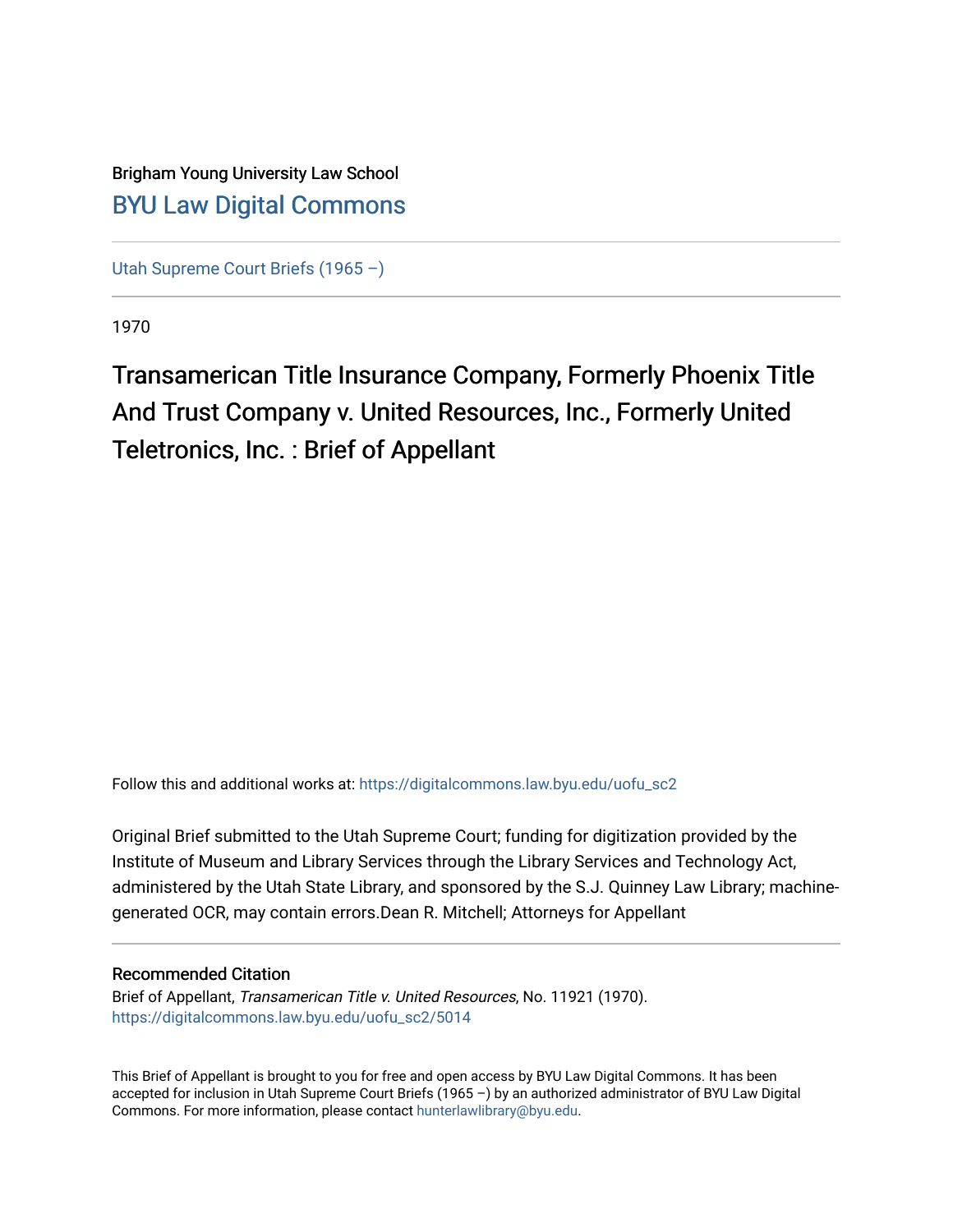# IN THE SUPREME COURT OF THE STATE OF UTAH

TRANSAMERICAN TITLE IN-SURANCE COMPANY, FORMER-LY PHOENIX TITLE AND TRUST COMPANY,

*Plaintiff and Beapcmdent,,* 

Case No. 11921

vs.

UNITED RESOURCES, INC., FORMERLY UNITED TELE-<br>TRONICS, INC.

*Defendant and Appellant.* 

## BRIEF OF APPELLANT

Appeal from Judgment of Third District Court for Salt Lake County Honorable Stewart M. Hanson

> DEAN R. MITCHELL 530 East 5th South Salt Lake City, Utah 84102 Attorney for Defendant-Appellant

KENT T. YANO<br>840 Kennecott Building ENT T. YANO<br>840 Kennecott Building<br>Salt Lake City, Utah KENT T. YANO<br>840 Kennecott Building<br>Salt Lake City, Utah<br>Attorney for Plaintiff-Respondent

Clerk, Supreme Court, Utah

MAR 1 2 1970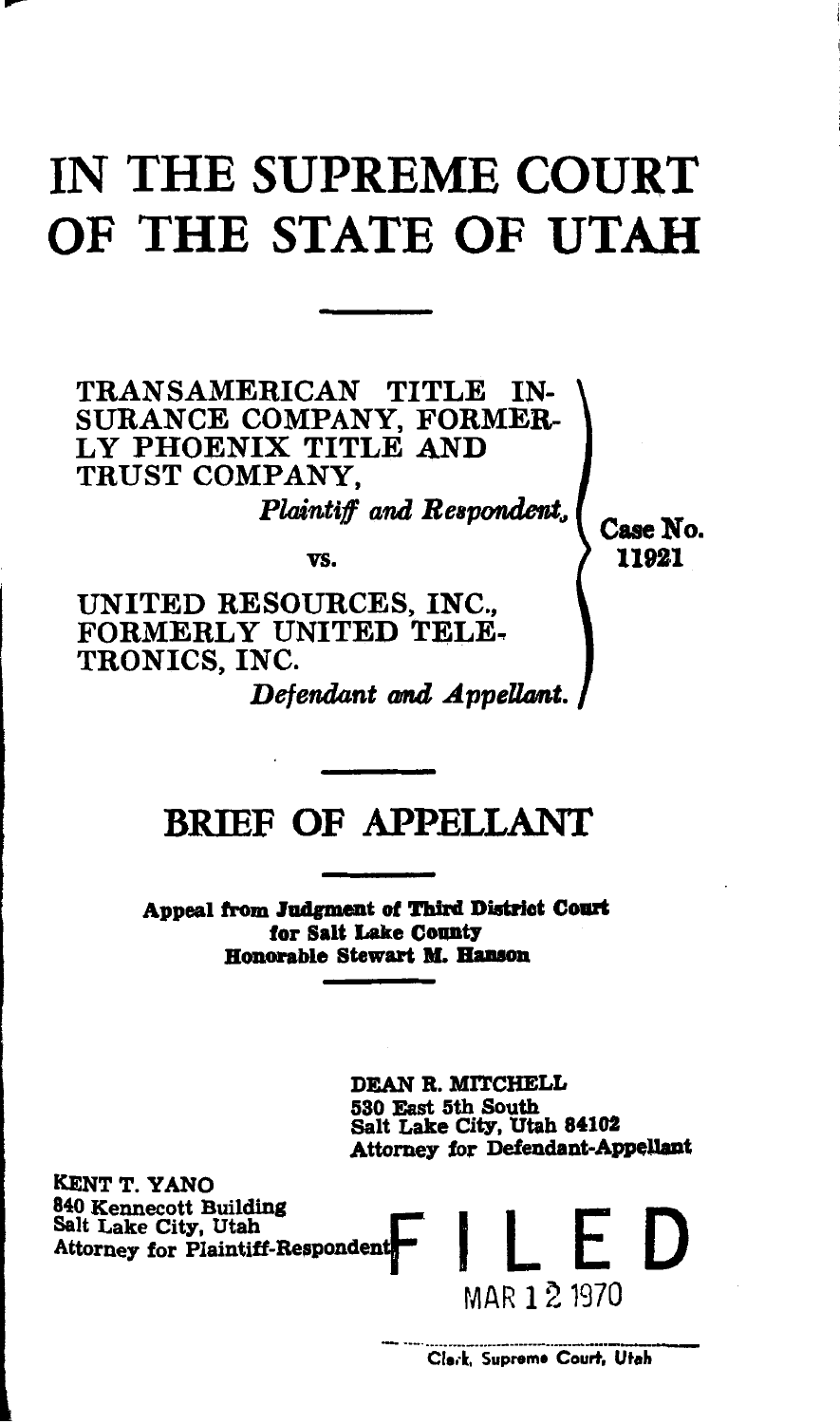## TABLE OF CONTENTS

---

## Page

| STATEMENT OF THE NATURE OF                                                                                                                                               |          |
|--------------------------------------------------------------------------------------------------------------------------------------------------------------------------|----------|
|                                                                                                                                                                          | 1        |
| DISPOSITION IN LOWER COURT                                                                                                                                               | $\bf{2}$ |
| RELIEF SOUGHT ON APPEAL                                                                                                                                                  | $\bf{2}$ |
|                                                                                                                                                                          | $\bf{2}$ |
|                                                                                                                                                                          | 3        |
| POINT I. LACK OF JURISDICTION OF<br>A COURT TO RENDER JUDGMENT IS<br>A PROPER DEFENSE TO THE GRANT-<br>ING OF FULL FAITH AND CREDIT TO<br>THAT JUDGMENT BY ANOTHER STATE |          |
|                                                                                                                                                                          | - 3      |
| POINT II. THE TRIAL COURT IMPROP-<br>ERLY GRANTED SUMMARY JUDGMENT<br>AS THERE REMAINED A GENUINE<br>ISSUE AS TO A MATERIAL FACT.                                        | 8        |
|                                                                                                                                                                          | 13       |

## Statutes Cited

| U.R.C.P. 56 (c), Utah Code Annotated, |  |  |  |  |
|---------------------------------------|--|--|--|--|
|                                       |  |  |  |  |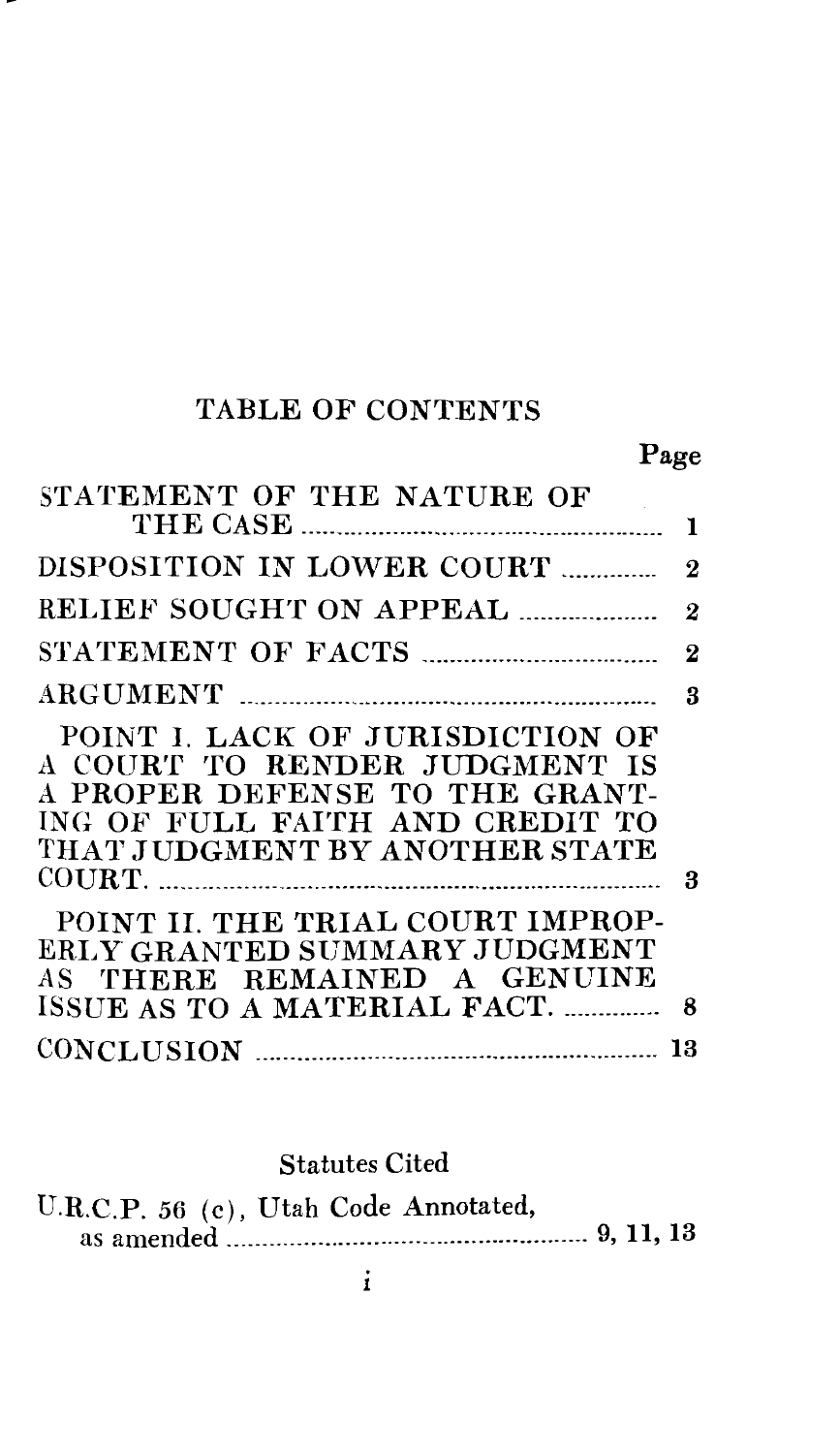# Cases Cited Page

| Conn v. Whitmore, 9 Utah 2d 250, 342 P. 2d 871                                                                             |
|----------------------------------------------------------------------------------------------------------------------------|
| Disabled American Veteran v. Hendrixson, 9 U (2d)                                                                          |
| Dykes By and through Dykes v. Reliable Furni-<br>ture and Carpet, $277$ P. 2d 969, 3 Utah 2d 34, $7$                       |
| F.M.A. Financial Corporation v. Build, Inc., 17                                                                            |
| Hatch v. Sugarhouse Finance Company, 20 Utah<br>2d 156, 434 P. 2d 758, (1967)  10, 11, 12                                  |
|                                                                                                                            |
| International Shoe Company v. State of Washing-<br>ton, 326 U.S. 310, 66 S. Ct. 154, 90 L. Ed. 95,<br>$(1945)$<br>.4,5<br> |
| Milliken v. Meyer, 1940, 311 U.S. 457, 61 S. Ct. 339,                                                                      |
| Reliable Furniture Co. v. Fidelity & Guaranty Ins.<br>Underwriter, 16 U (2d) 211, 398 P. 685 (1965) ll                     |
| Williams v. State of North Carolina, 1945, 325 U.S.<br>266, 65 S. Ct. 1092, 89 L. Ed. 1577<br>5                            |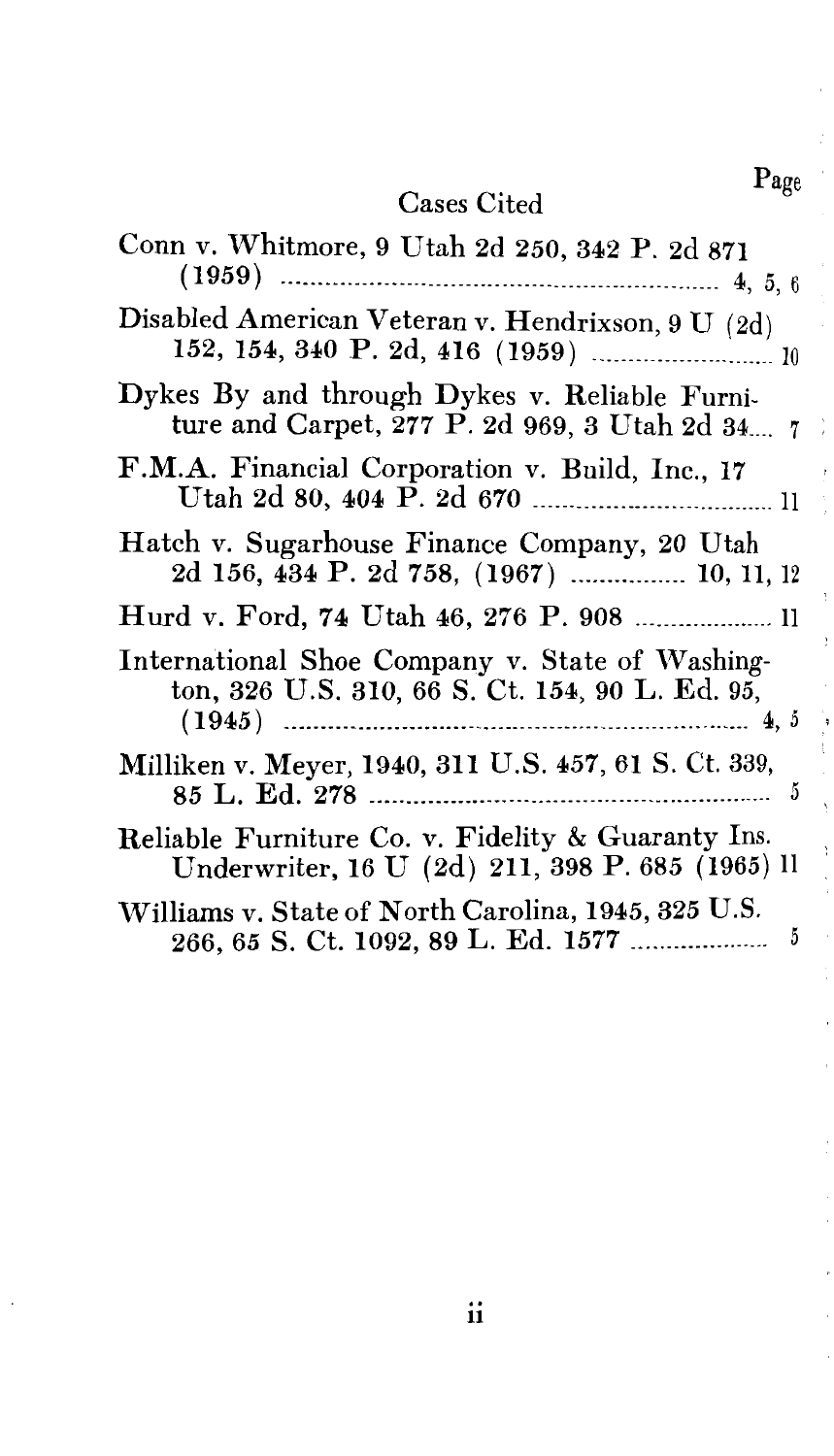## **IN THE SUPREME COURT OF THE STATE OF UTAH**

TRANSAMERICAN TITLE IN-SURANCE COMPANY, FORMER-LY PIIORNIX TITLE AND TRUST COMPANY.

*Plaintiff and Respondent,,* 

vs.

UNITED RESOURCES, INC., FORMERLY UNITED TELE-TRONICS, INC.

*Defendant and Appellant.* 

#### Case No. 11921

## **BRIEF OF APPELLANT**

#### STATEMENT OF NATURE OF CASE

Summary judgment was awarded the respondent in the Third Judicial Court in and for Salt Lake County based on an Arizona default judgment.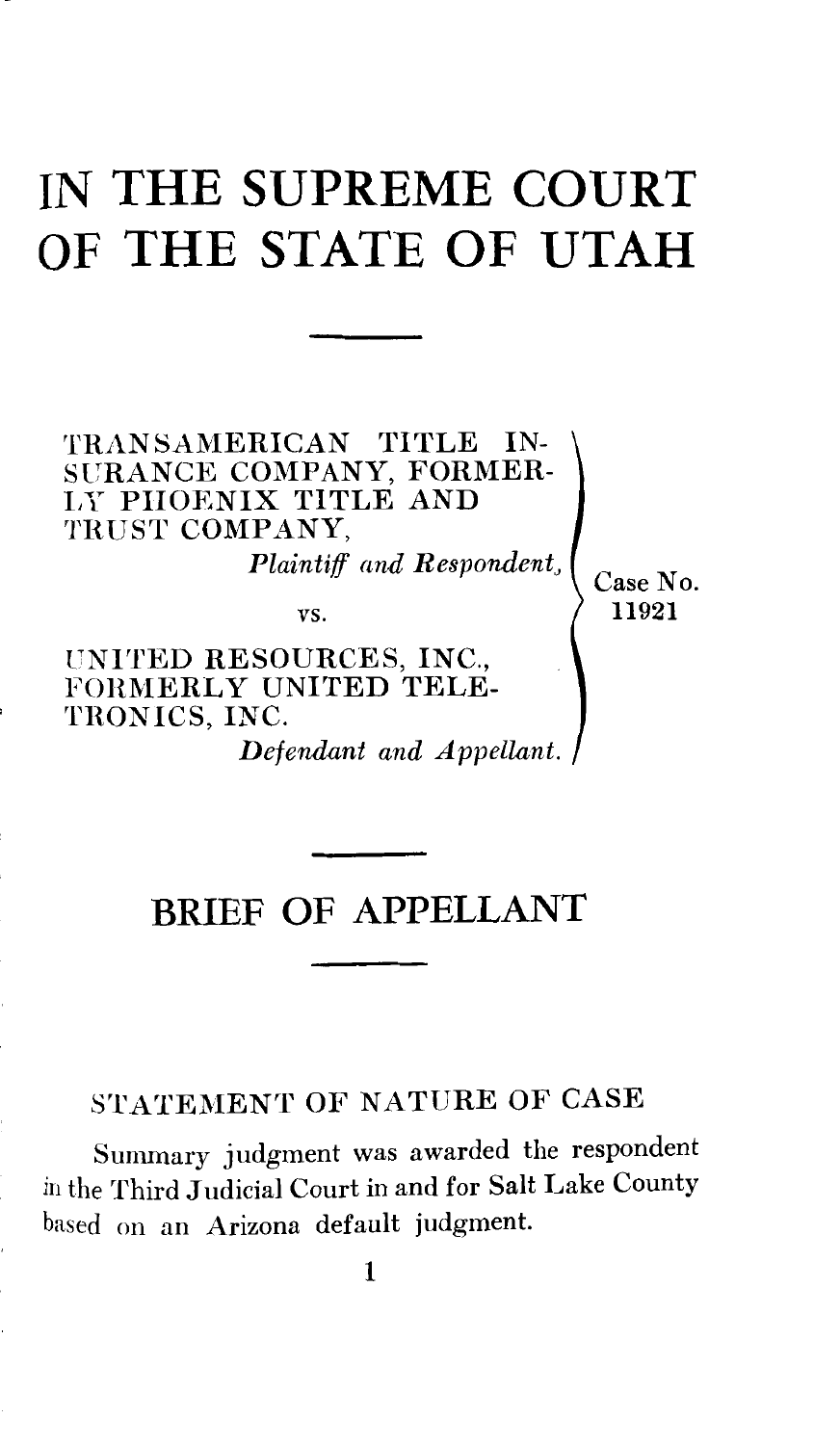#### DISPOSTON IN LOWER COURT

The judge awarded summary judgment for the Respondent in the amount of \$17 ,650.40 principle, \$19,098.49 accrued interest, \$4,000.00 attorney's fees in obtaining the Arizona judgment, and \$20.00 costs.

#### RELIEF SOUGHT ON APPEAL

The appellant seeks a trial on the merits of his defense of lack of jurisdiction of the Arizona Court to render such judgment.

#### STATEMENT OF FACTS

There is no transcript as summary judgment was awarded the Respondent by the Honorable Stewart M. Hanson of the Third Judicial District Court, Salt Lake County. After hearing arguments and reviewing the briefs submitted, the Court reasoned that the Arizona "long arm" statute was clearly applicable and therefore the Court should give full faith and credit to the Arizona default judgment against the Appellant.

The only evidence for the lower Court's decision was the pleadings, including interogatories and the objections to said interrogatories filed by the Appellant. Copies of the Arizona Judgment were filed with the Respondent's motion for summary judgment but no facts were ever allowed to be presented to a Court or Jury as to the Appellant's affirmatively pleaded defense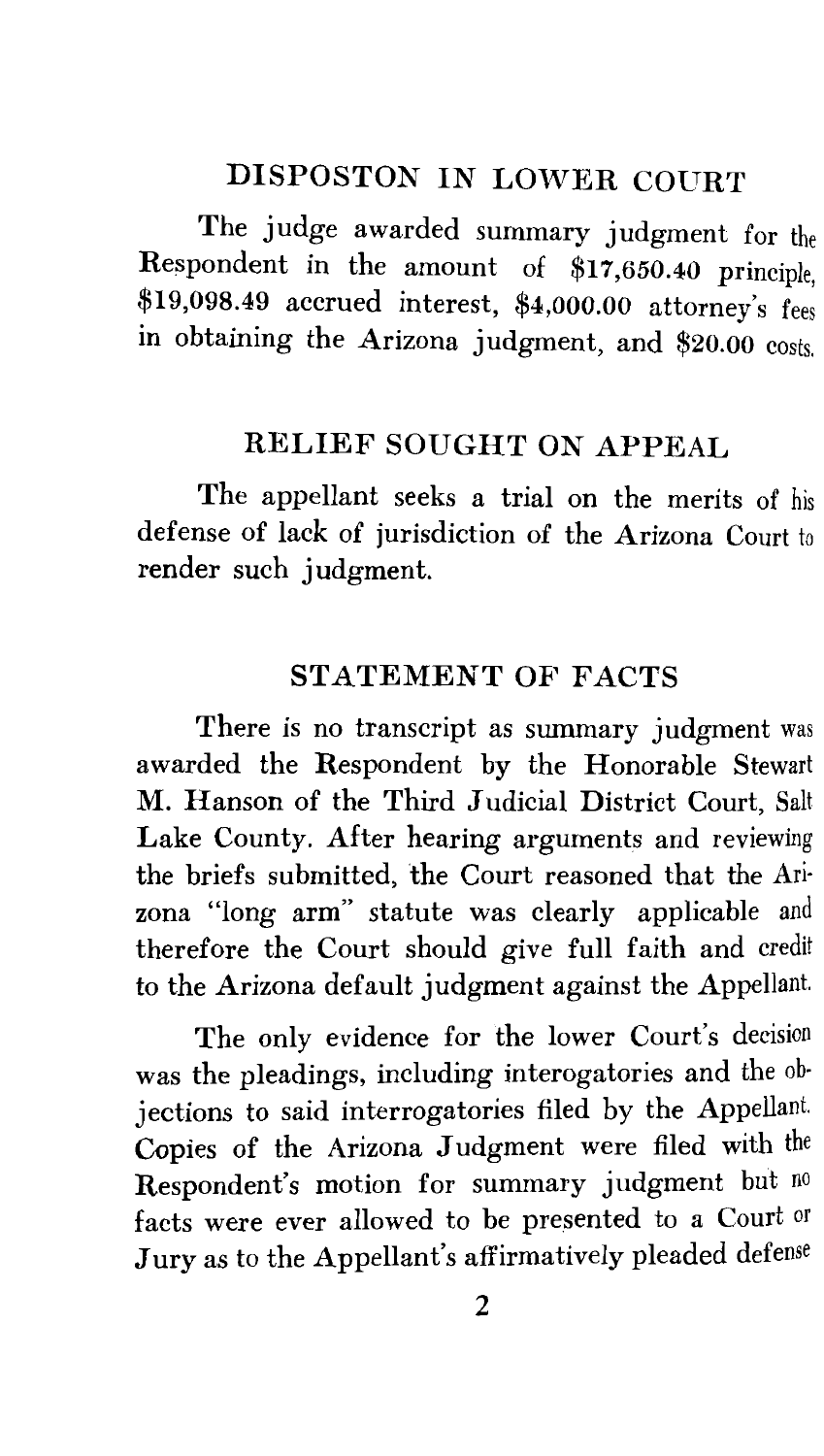of the lack of jurisdiction of the Arizona Court over the Appellant's person, nor were the objections to interrogatories ever ruled upon.

The Appellant's answer reads as follows:

"As an affirmative allegation herein, defendant alleges that if any judgment was obtained in the State of Arizona and as pleaded herein, the same *was void* for the same reason that there was *1wt proper jurisdiction* had of either of these defendants." (emphasis added)

#### ARGUMENT

#### POINT I

#### LACK OF JURISDICTION OF A COURT TO RENDER JUDGMENT IS A PROPER DE-FENSE TO THE GRANTING OF FULL FAITH AND CREDIT TO THAT JUDGMENT BY ANOTHER STATE COURT.

The facts and record of this case show that the defendant-appellant was never given an opportunity to present his case on the issue as to the lack of the Arizona Court's jurisdiction over the appellant corporation. If the appellant had been permitted to do so, and prevailed as others have before, then the Arizona judgment would be declared void by the Utah Court and therefore not entitled to or given full faith and credit in this state, and a host of evils avoided.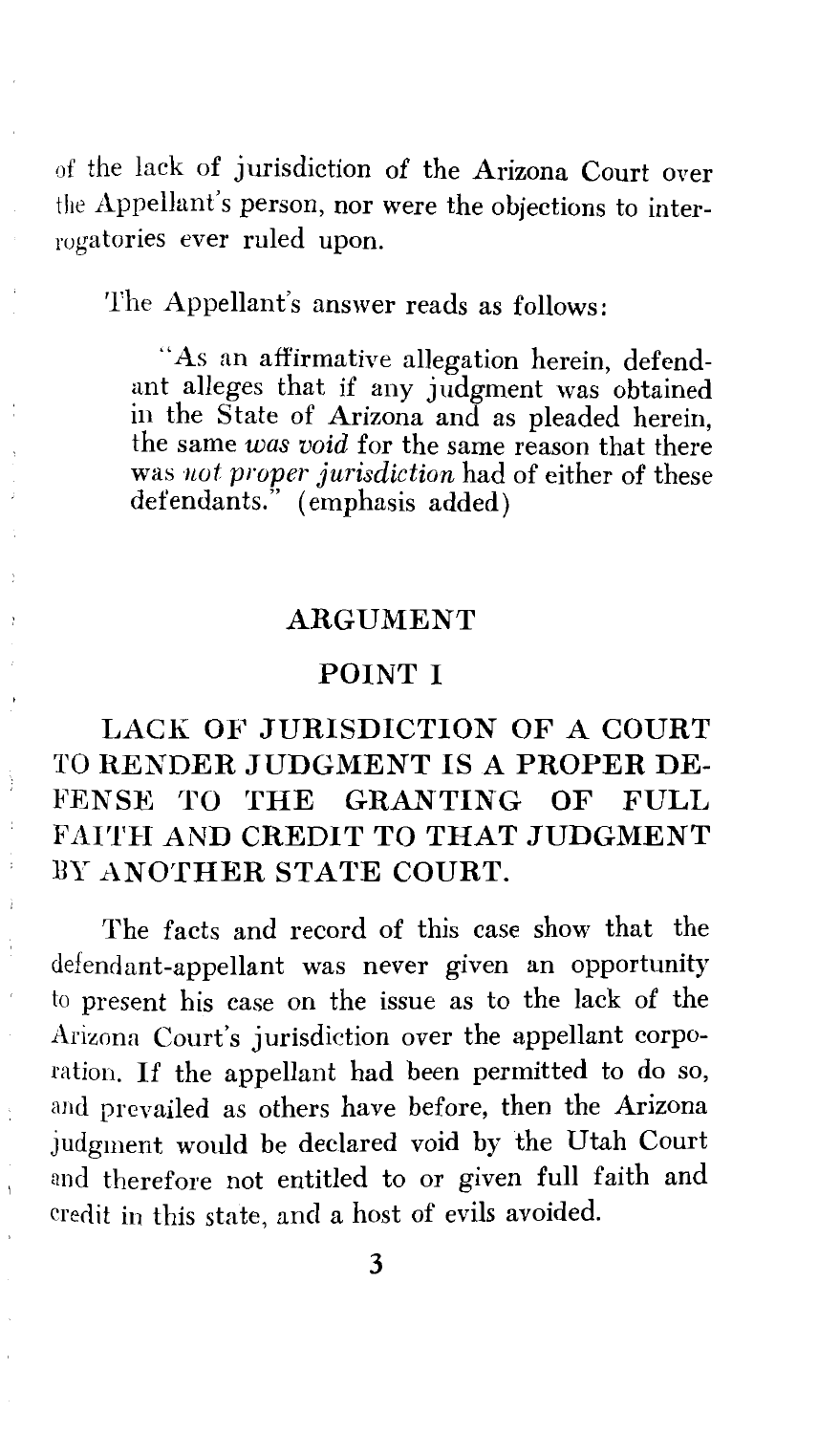A case exactly in point is the case of *Conn v. Whit· more,* 9 Utah 2d 250, 342 P. 2d 871 ( 1959) , decided by this Court.

In the above case there was an action brought in Utah for judgment on an Illinois judgment. The appellant there claimed that he was entitled to full faith and credit based on his Illinois judgment. The Trial Court, on the facts presented at trial, held that there was not sufficient contacts or transactions of business to satisfy the due process clause and the constitutional meaning of the Illinois statute allowing personal service of summons on a party outside of the state who had submitted to the jurisdiction of the foreign Court.

This Court affirmed the lower court's decision that there was no jurisdiction, and full faith and credit was not granted, and the Illinois judgment was declared void. The soliciting of the purchase of a horse by mail, by a Utah resident, the sending of an agent to inspect the horse in Illinois, and the mailing of a check for part payment, did not constitute sufficient "minimum contacts" under the due process interpretation made by the Supreme Court in the leading case of *Interna· tional Shoe Company v. State of Washington,* <sup>326</sup> U.S. 310, 66 S. Ct. 154, 90 L.Ed. 95 (1945).

In *Conn v. Whitmore,* this Court states that full faith and credit will not be automatically granted in the case of all foreign State judgments, but that it is the policy of this Court to apply "minimum contacts"

---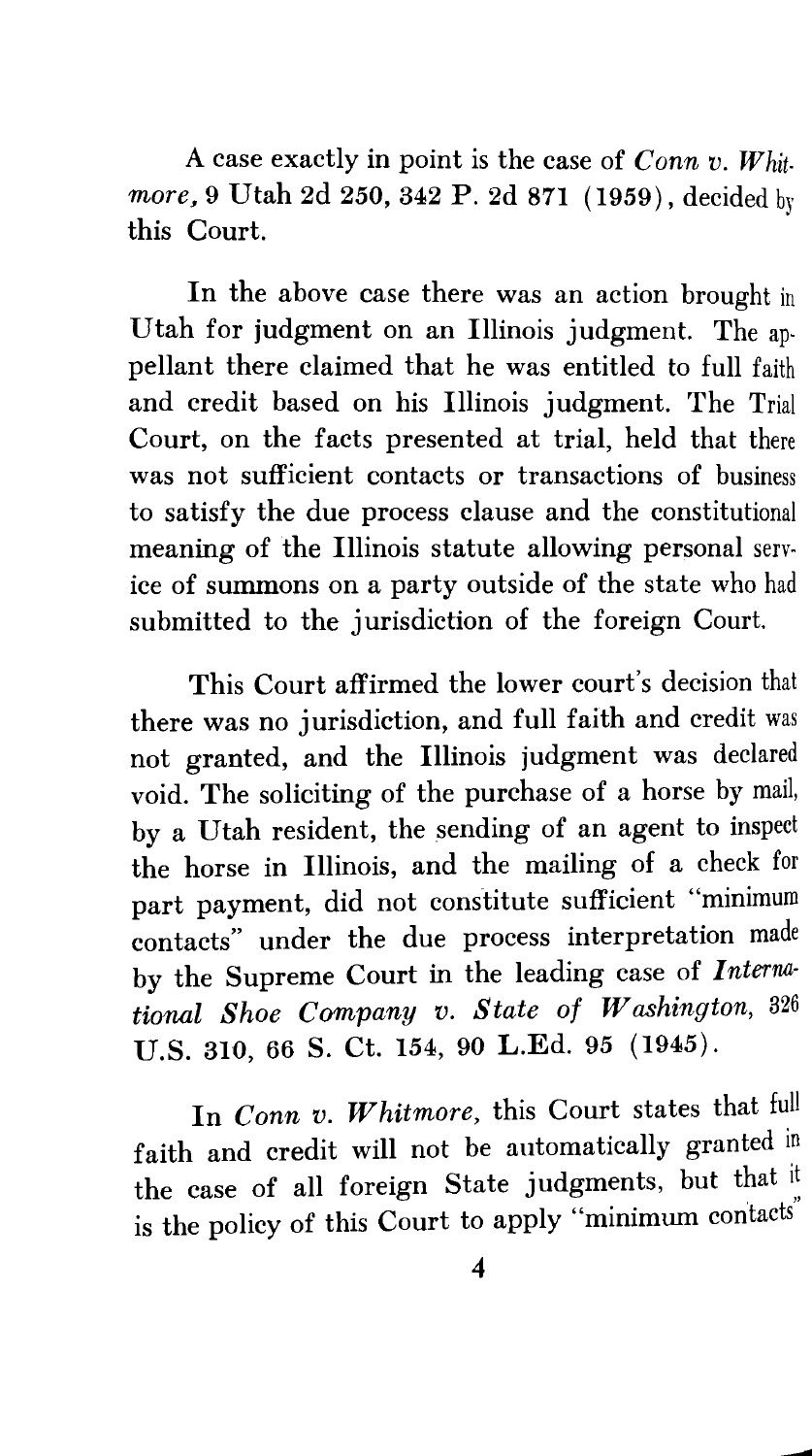and due process tests as outlined in the *International Shue* and other cases.

> " . . . We are further of the opinion that the alternative to the above holding *(lack of juris*diction) is that if the defendant's acts here were deemed sufficient to fulfill the requirements of the Illinois Statute and confer jurisdiction upon its courts, then the statute would not provide the "minimum contacts" \* \* \* Such that the maintenance of the suit does not offend 'traditional notions of fair play and substantial justice' required under the doctrine set forth in the case of International Shoe v. State of Washington, supra ( 66 S. Ct. 158), and would therefore be unconstitutional as not affording due process of law." (9 Utah 2d 253)

In speaking of the out of state appellant in the above case, this court says: "He claimed 'full faith and credit' for the judgment which would preclude any defense upon the merits, but not a challenge to the jurisdiction of the court which entered it." (9 Utah 2d 251) For authority for the above proposition, this Court cites the case of *Williams v. State of North Carolina,*  Hl4'5, 325 U.S. 226, 65 S. Ct. 1092, 89 L. Ed. 1577, and the case of *Miliken v. Meyer,* 1940, 311 U.S. 457, 61 S. Ct. 339, 85 L. Ed. 278. These cases stand for the proposition that the full faith and credit clause operated only with respect to judgments rendered by a court whose jurisdiction, either as to subject matter or person, is not impeached. \Vant of jurisdiction over either the person or the subject matter is open to inquiry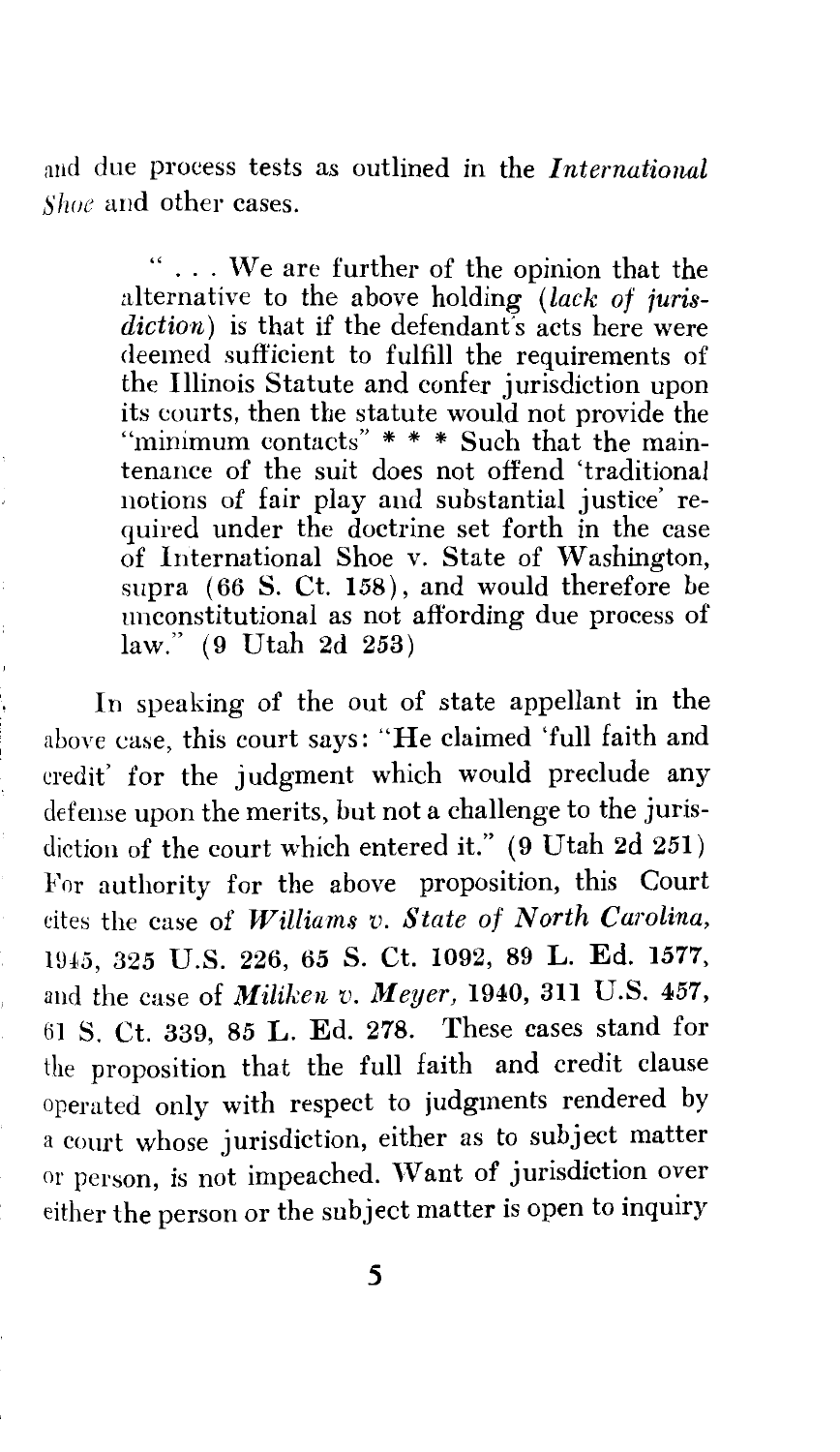where a judgment rendered in one state is challenged in another.

In *Conn v. Whitmore* this Court examines the new liberalized trend of the recent "long arm statutes" and concluded that is reasonable that there must be some substantial basis for allowing jusidiction over out of state defendants. This presupposes that the defendant would have an opportunity to challenge that basis. This Court ,at 9 Utah 2d 254, states as follows:

> "Even under the liberalized view the foregoing cases represent as to the prerequisites to holding one subject to personal jurisdiction of the courts of a foreign state, this requirement remains: there must be some substantial activity which correlates with a purpose to engage in a course of business or some continuity of activity in the state so that deeming the defendant to be present **therein is** *founded upon a realistic basis and* **is** *not a mere fiction.* That this is so and that a single act or transaction does not suffice unless it fits into the above pattern is well established." (emphasis added)

After concluding that the out of state court had no basis for jurisdiction Chief Justice Crockett goes on at page 255 to give some of the reasons why a resident should be entitled to his defense of lack of jurisdiction.

> "Brief reflection will bring to mind difficulties to be encountered if the ordering of merchandise in a foreign state by mail and taking delivery through a designated carrier, whether private or common, is to be deemed "doing business" in a foreign state, which will draw one into the orbit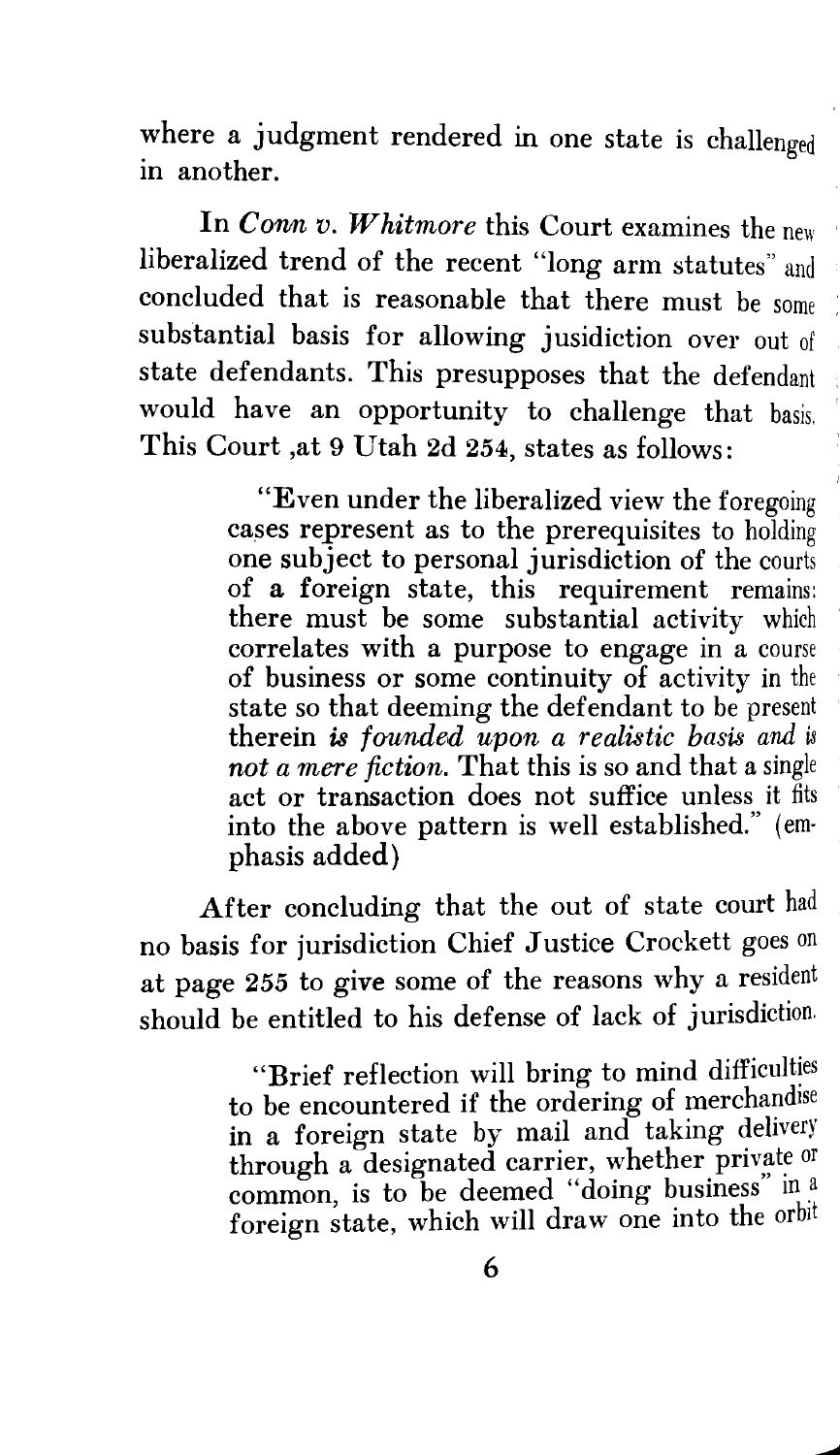of the jurisdiction of its courts. *This would for practical purposes obliterate any protection one might have from being compelled to go to a foreign jurisdiction to def end a lawsuit.* A person contemplating business in another state would have only two alternatives: either subject himself to the jurisdiction of the foreign court if any dispute arises, or refrain from doing such business. This would have a bad effect upon commerce. Mail order houses, for example, accept and fill orders from all over the country. If they could sue on their accounts in their own state where it would be highly inconvenient for outof-state customers to defend, then forward the judgments to the jurisdictions where the customers live, demanding full faith and credit from them, this would effectively prevent the customers from presenting a meritorious defense where one existed. The ultimate result would be to dissuade customers from doing business across state lines by mail. Thus what may seem a temporary advantage to such businesses, in all likelihood would be detrimental to them and to business generally in the long run." (emphasis added)

In determining if individual residents non-manufacturing activities were doing business in a judisdictional sense, *the court must examine each case as it arises,* having in mind a duty and desire to balance interests of those involved from different jurisdiction. *Dykes By and Through Dykes v. Reliable Furniture and Carpet,* 277 P. 2d 969, 3 Utah 2d 34.

It is respectfully submitted that there is sufficient authority and reason for the proposition that this particular appellant is entitled to have the defense of lack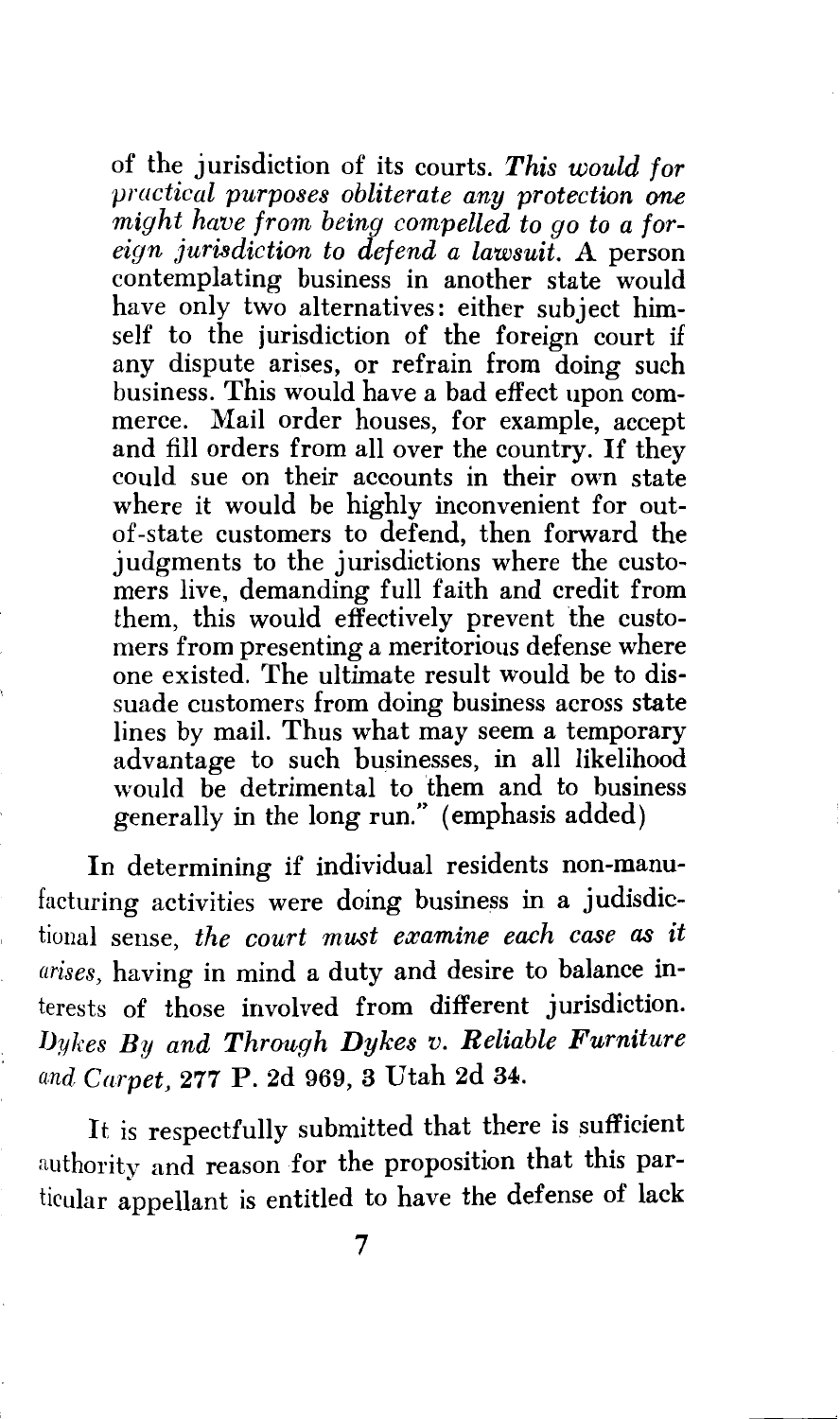of jurisdiction of the Arizona court heard. The full faith and credit clause of the Constitution does not preclude the appellant his rights to due process of law and to have his defense heard on its merits.

#### POINT II

#### THE TRIAL COURT IMPROPERLY GRANTED SUMMARY JUDGMENT AS THERE REMAINED A GENUNE ISSUE AS TO A MATERAL FACT.

The record on file shows that there was no evidence allowed or considered on the appellant's defense. As previously pointed out, the defense was properly plead· ed in the answer to the complaint and therefore re· ' mained at issue. It cannot be controverted, as pointed out in Point One of this brief, that the defense is a genuine issue and also a material fact.

The respondent's second interrogatory requested was propounded as follows: "State the basis of the con· tention that the Arizona Court had no jurisdiction over Defendant." The very fact that it was asked shows that the respondent recognized that a genuine issue of a material fact remained. The appellant then properly served his objection to the interrogatory, stating as follows: "Interrogatory No. 2 is a request for a legal opinion or the law of the case, and it is not the subject<br>of this discovery, as far as concerned." The objecof this discovery as far as concerned." The objections to the interrogatories were never ruled upon. tions to the interrogatories were never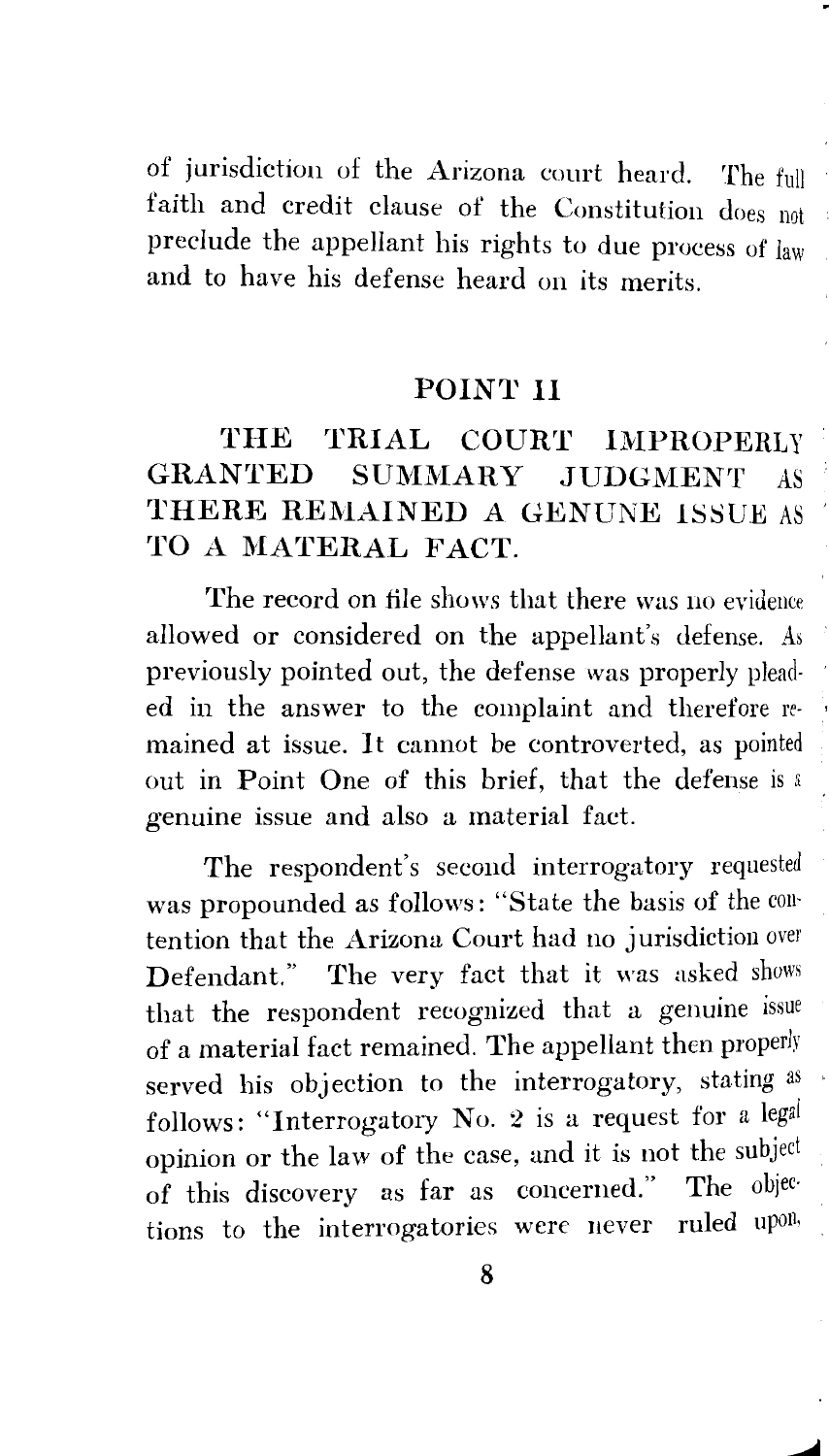which is highly irregular of itself, as summary judgment was granted the respondent. This left a genuine issue pleaded, and no factual basis, not even one affidavit, as to the appellant's defense of want of jurisdiction. He was given no opportunity to show his defense on the merits, as it was summarily disposed of with no factual basis.

U.R.C.P. 56 (c) is set out here for convenience and to show that it is elemental that summary judgment is not proper if there is any *material* fact at issue.

> *''Motion and Proceeding Thereon.* The motion shall be served at least  $10$  days before the time fixed for the hearing. The adverse party prior to the day of hearing may serve opposing affidavits. The judgment sought shall be rendered forthwith of the pleadings, depositions, answers to interogatories, and admissions on file, together with the affidavits, if any show that there is no genuine issue to *any material fact* and that the moving party is entitled to a judgment as a matter of law. A summary judgment, interlocutory in character, may be rendered on the issue of liability alone although there is genuine issue as to the amount of damages." (emphasis added)

It is the policy of this court that if any material issue asserted by the plaintiff is contradicted, then the contradiction must be taken as true, for purposes of summary judgment.

> "On a motion for summary judgment against a defendant where some of the facts are in dispute, a judgment can properly be rendered against him only if, on the undisputed facts, the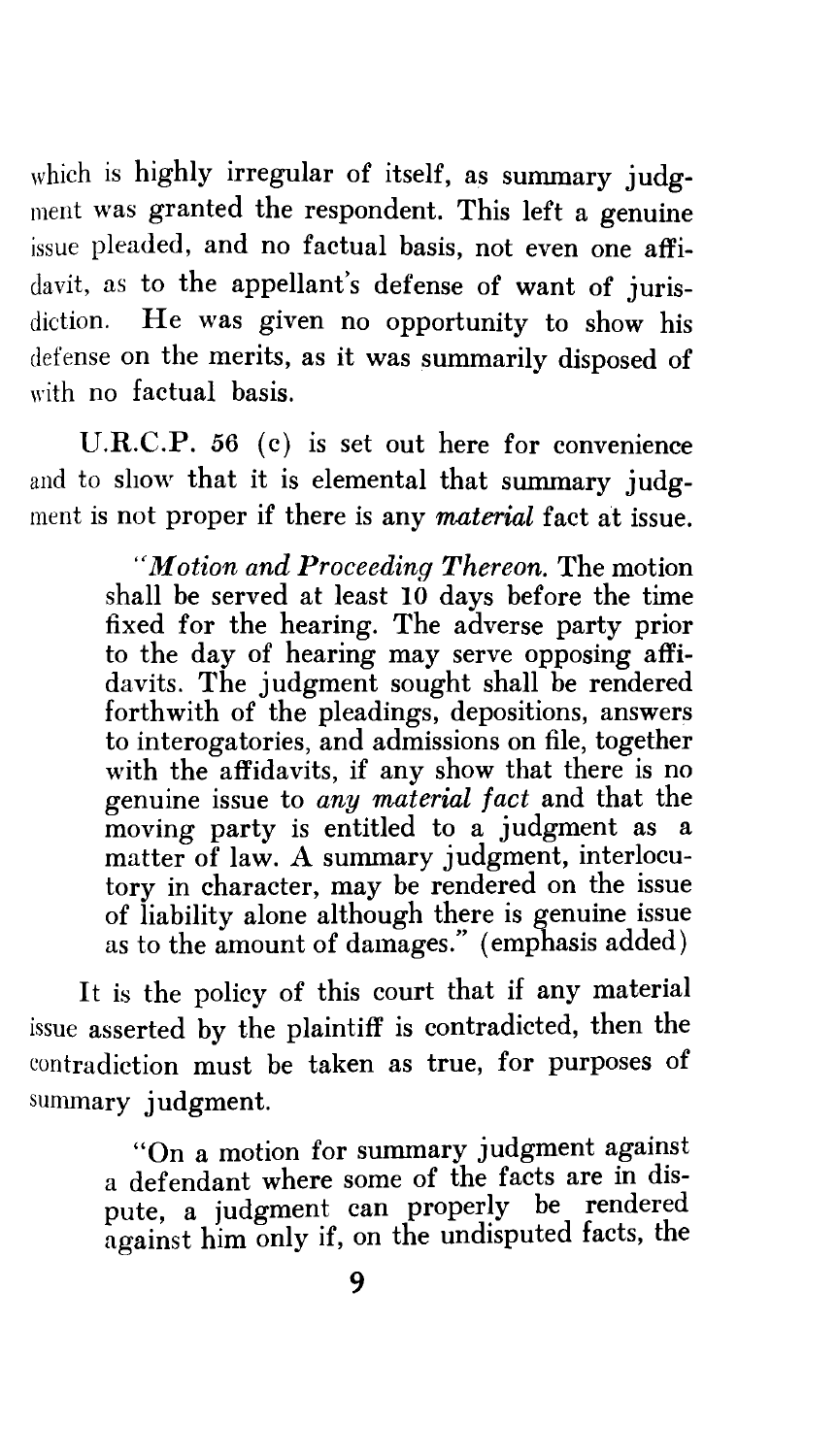defendant has no valid defense." *Disabled American Veteran v. Hendrix'son,* 9 U. (2d) 152, 154, 340 P. 2d 416 ( 1959).

A similar case in point is that of *Hatch v. Sugarhouse Finance Company,* 20 Utah 2d 156, 434 P. 2d 758, (1967). The case was an action by attorneys to recover for services rendered defendant together with expenses and out-of-pocket expenditures advanced by them in connection with their services. From judgment of the Third District Court, Salt Lake County, Stewart M. Hanson, granting summary judgment, defendant appealed. The Supreme Court held that issues as to quantity and reasonable value of legal services rendered by attorneys to defendant were presented, precluding summary judgment for attorneys. The case was reversed and remanded for trial upon the merits.

This Court in the above cited case at 20 Utah 2d 157 makes the following statement:

> "The court, after hearing upon the motion of the plaintiffs for a summary judgment *at which time no evidence was introduced,* took the matter under advisement and thereafter granted the plaintiff's motion. It is evident that the court after considering the pleadings of the parties and the affidavits supporting the party's contentions determined that there was no genuine issue of fact which would necessitate a trial.

> 'Ve are of the opinion that there was an issue of fact raised by the pleadings and the counter· affidavit of the defendant in opposition to the plaintiff's motion for a summary judgment and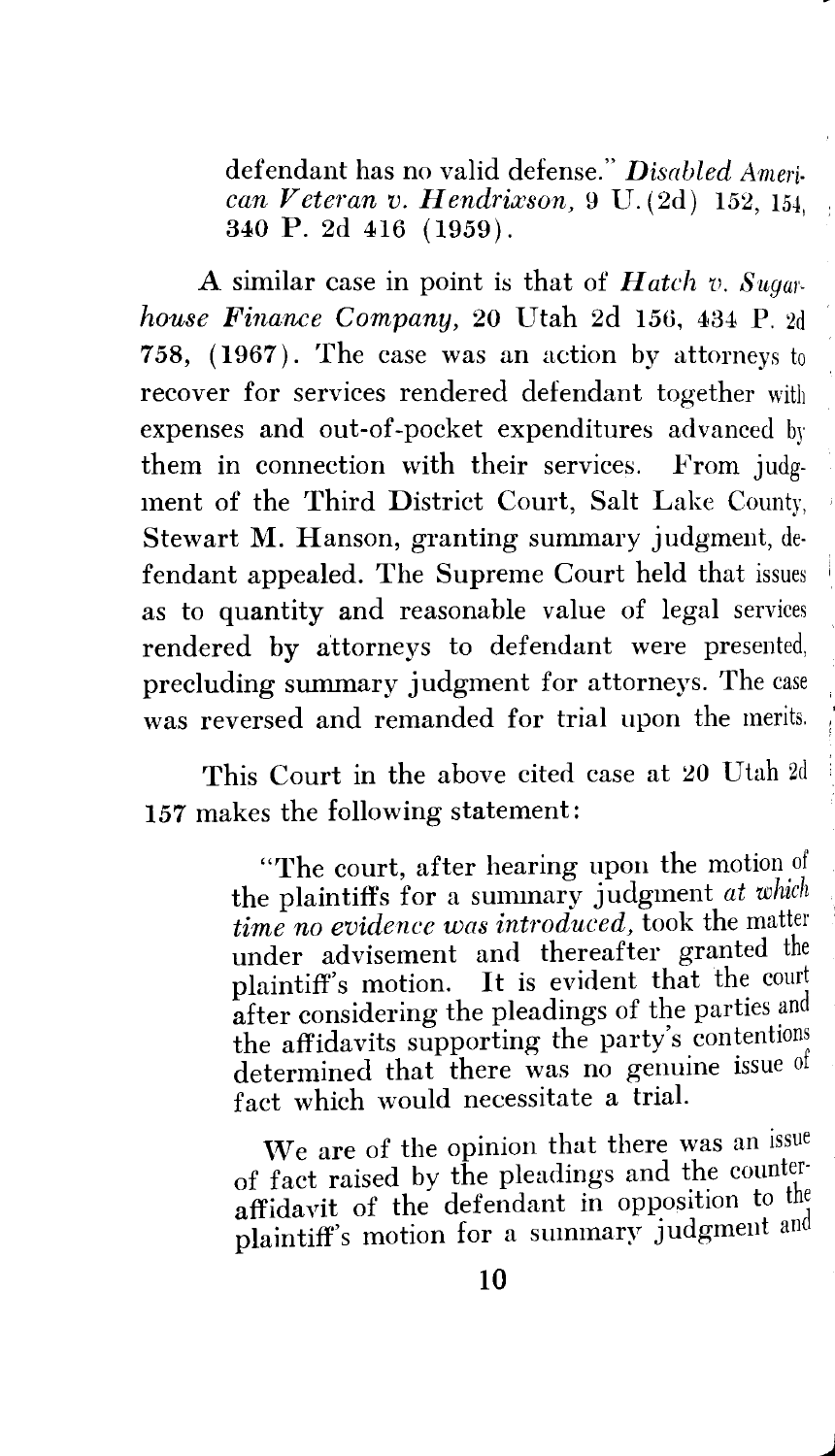that *defendant is entitled to have its day in court* in respect to the quantity and the reasonable value of the services rendered by the plaintiffs. *Rule* 56, *U.R.C.P., should not be used where there are issues of fact in dispute."* (emphasis added)

In the above cited case at 20 Utah 2d 158 Justice Ellett in his concurring opinion says that statements of fact are not sufficient to sustain a summary judgment where there are issuse raised by the pleadings. That is exactly why that case was, and this one should be, reversed and remanded for a trial on the merits. We quote further from Justice Ellett:

> *"The court cannot evaluate evidence on summary judgment,* and even at trial the court cannot fix an attorney's fee *except where evidence has been introduced on the matter* or a stipulation entered into by the parties as to how the judge may determine it. See F.M.A. Financial Corporation v. Build, Inc., 17 Utah 2d 80, 404 P. 2d 670; Hurd v. Ford, 74 Utah 46, 276 P. 908." (emphasis added)

The sole purpose of summary judgment is to bar from the courts unnecessary and unjustified litigation, and only where it clearly appears that the party against whom the judgment would be granted cannot possibly establish a right to recover should such judgment be granted. Any doubts should be resolved in favor of such party when summary judgment against him is being considered. *Reliable Furniture Co. v. Fidelity* & *Guarunty Ins. Underwriter,* 16 U. (2d) 211, 398 P.2d 685,  $(1965)$ .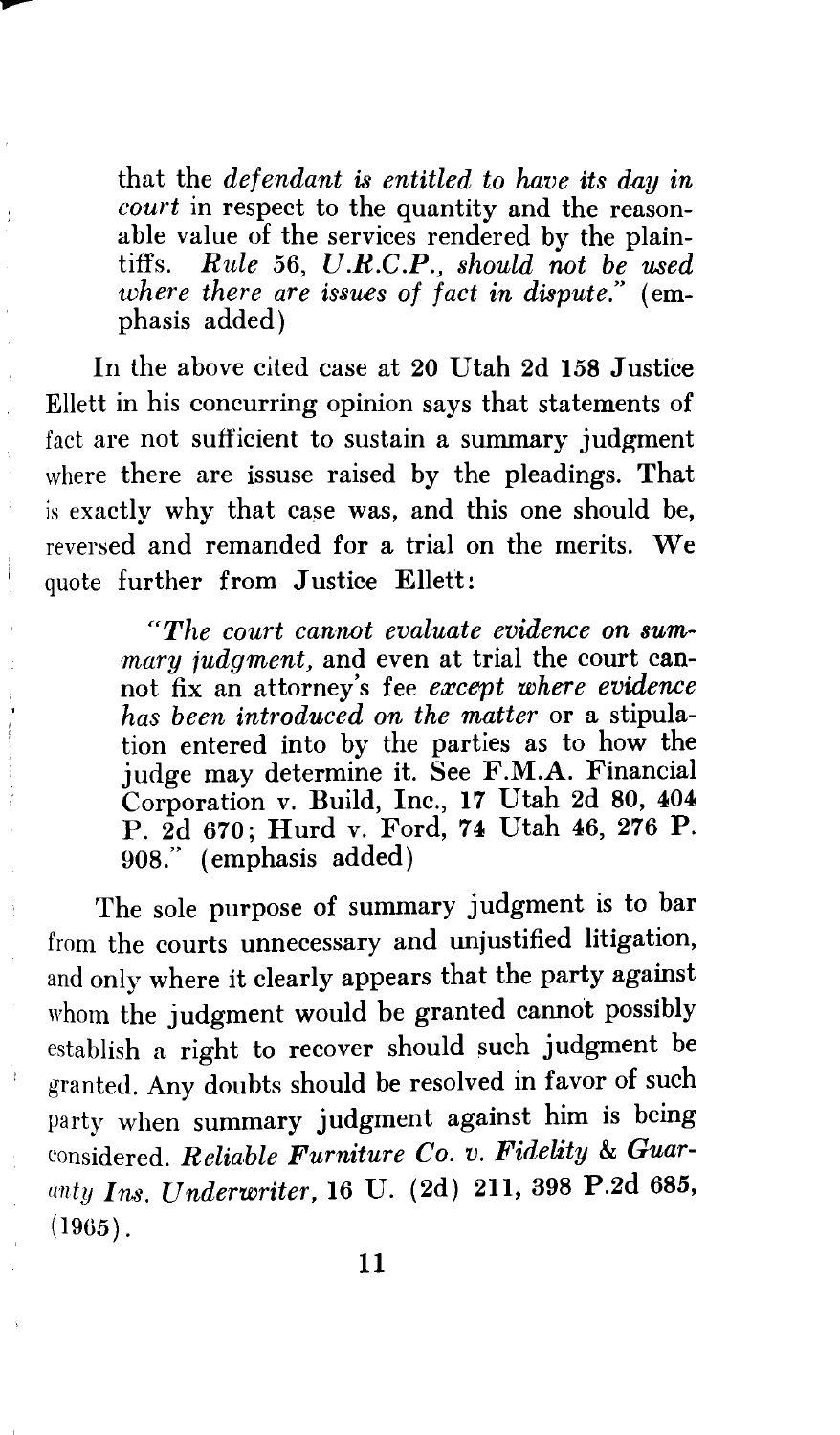In the above cited case this Court, upon considera, tion of the record, concluded that there was not sufficient evidence to justify a finding that as a matter of law the case should have been dismissed. The Court made the following observations on the existing evils of summary disposal of a case that would exist if the case at bar is not remanded also. We quote from  $16$ Utah 2d 216.

> "The summary disposal of a case serves a salutary purpose in avoiding the time, trouble and expense of a trial when it is justified. But unless it is clearly so, there are other evils to be guarded against. A party with a legitimate cause, but who is unable to afford an appeal, may be turned away without his day in court; or, when an appeal is taken, if a reversal results and a trial is ordered, the time, trouble and expense is increased rather than diminished. It is to avoid these evils and to safeguard the right of access to the ' courts for the enforcement of rights and the remedy of wrongs by a trial, and by a jury if desired, that it is of such importance *that tlie court should take care to see that. the party adversely affected has a fair opportunity to present his contentions against precipitate action* which will deprive him of that privilege. tentions as to the facts should be considered m light most favorable to him, and only if it clearly appears that he could not establish a right to recovery under the law should such action be taken; and *any doubts which exist should be resolved* in *favor of affording him the privilege of a trial.*  (emphasis added)